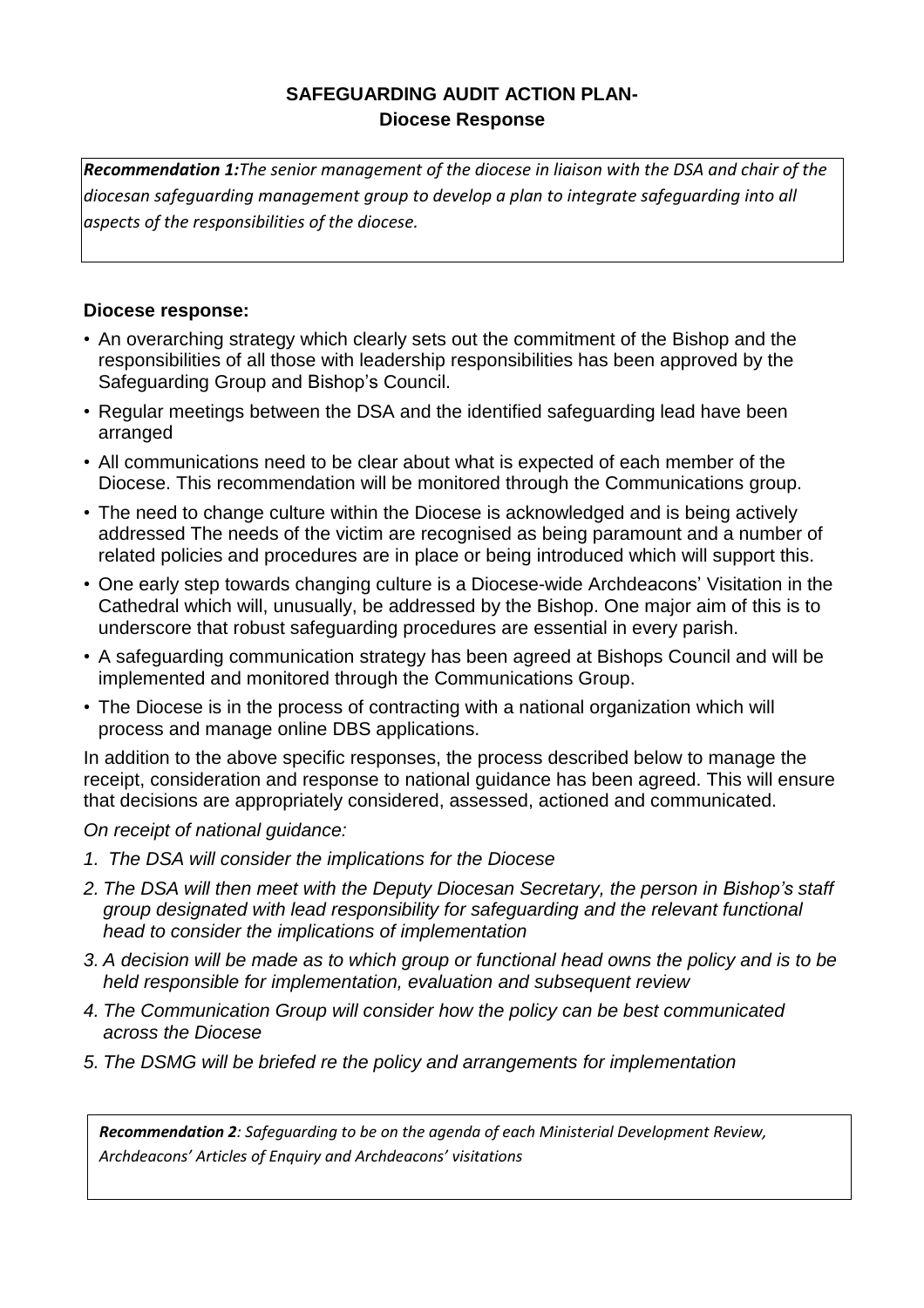### **Diocese response:**

The Director of Learning, discipleship and Ministry Team and Bishop's staff lead for safeguarding will ensure that necessary consideration is given to this recommendation.

Safeguarding has now been included in Archdeacons' visitations and Articles of Enquiry.

*Recommendation 3: The senior management group to address the needs of children for advocacy so that the means by which this is to be provided is agreed, commissioned and communicated within the diocese*

### **Diocese response:**

If a case arises with a child involved the DSA will refer it to the police and whichever other statutory agencies are necessary. We will then take advice from those agencies as to what the diocese needs do in relation to the child. If for whatever reason the statutory agencies are unable to provide appropriate support and ask us to do it then we will look for a specialist third party agency to meet that need.

*Recommendation 4:The diocese to develop local procedures for both complaints and whistleblowing, which clearly distinguish these processes, but provide clarity around the distinction between a complaint and a safeguarding concern*

#### **Diocese response:**

This is in hand. Separate policies are being developed and will shortly be introduced across the diocese

*Recommendation 5: Senior management to give consideration to the amount of administrative support provided to the DSA as well how this is provided, so that the appropriate level of confidentiality is provided. Consideration may wish to be given to looking at alternative ways to provide the DBS functions, so as to free administration support time for the DSA.*

#### **Diocese response:**

Three areas of current work are being pursued, which that will help to release admin capacity that can be applied to support safeguarding:

1. The Diocese is about to move to online DBS applications which will remove a significant amount of work from the person whose role it is to support the DSA and this will allow a greater level of day to day support to be offered.

2. The diocese has procured, and is now rolling out, an online course booking system that will reduce the time taken to process safeguarding course bookings.

3. A new post 'Diocesan Safeguarding Trainer' has been created which will add capacity to the safeguarding function overall.